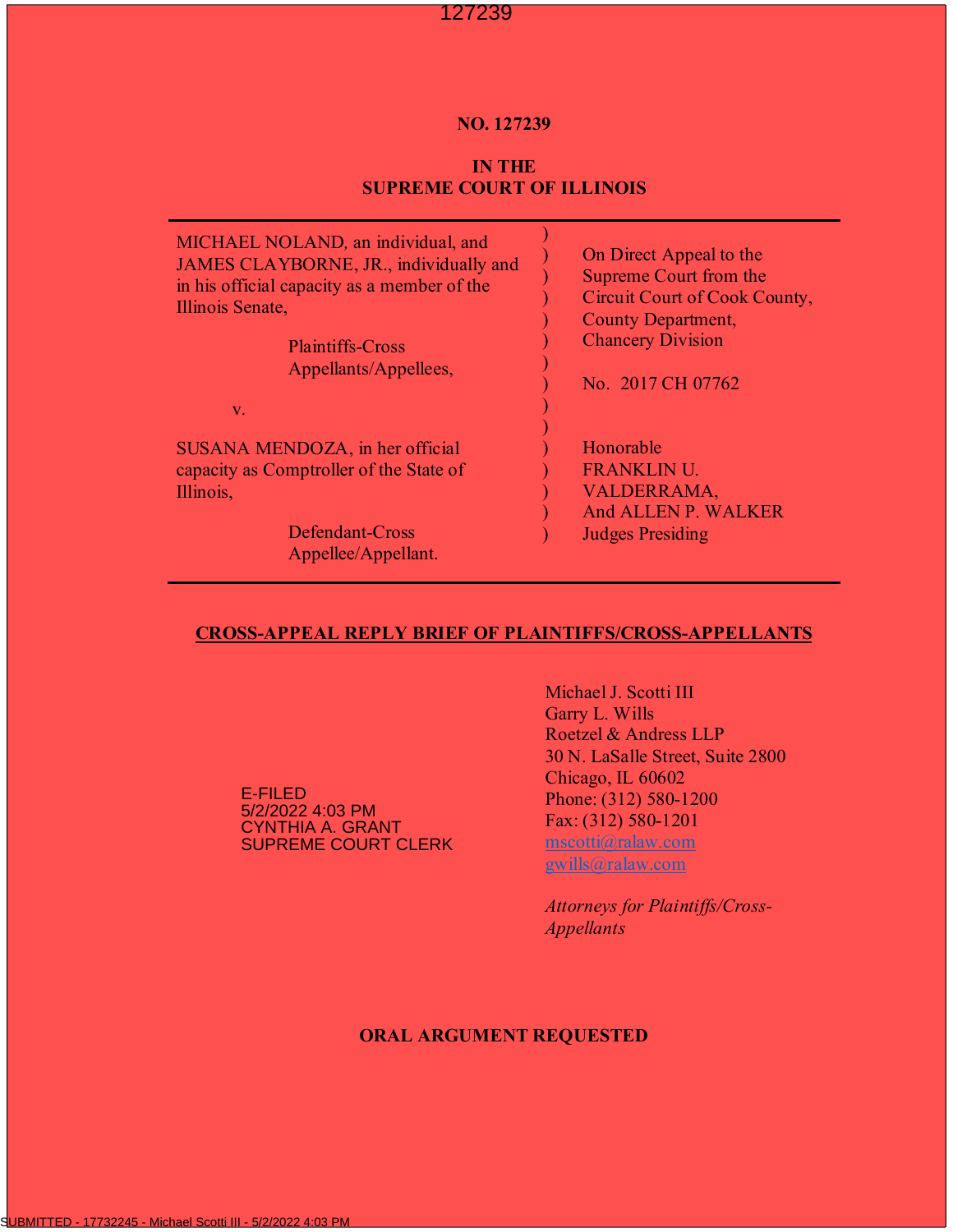# **POINTS AND AUTHORITIES**

| I. |                                                                        |  |
|----|------------------------------------------------------------------------|--|
| П. | Plaintiffs are Seeking to Enforce a Public Right, Not a Private Right1 |  |
|    | Caleb Nelson, Adjudication in the Political Branches,                  |  |
|    | People ex. rel. Sartison v. Schmidt,                                   |  |
|    | Kreitz v. Behrensmeyer,                                                |  |
|    | People ex rel. Barrett v. Bd. of Comm'rs of Cook County,               |  |
|    | Kelly v. Chicago Park Dist.,                                           |  |
|    | Galpin v. City of Chicago,                                             |  |
|    | People ex rel. Dinneen v. Bradford,                                    |  |
|    | Pitsch v. Continental and Commercial National Bank,                    |  |
|    | O'Brien v. Encotech Const. Servs., Inc.,                               |  |
|    | Brissenden v. Howlett,                                                 |  |
|    | Rock v. Burris,                                                        |  |
|    | County of Beaver ex rel. Beaver Cty. Bd. of Comm'rs v. Sainovich,      |  |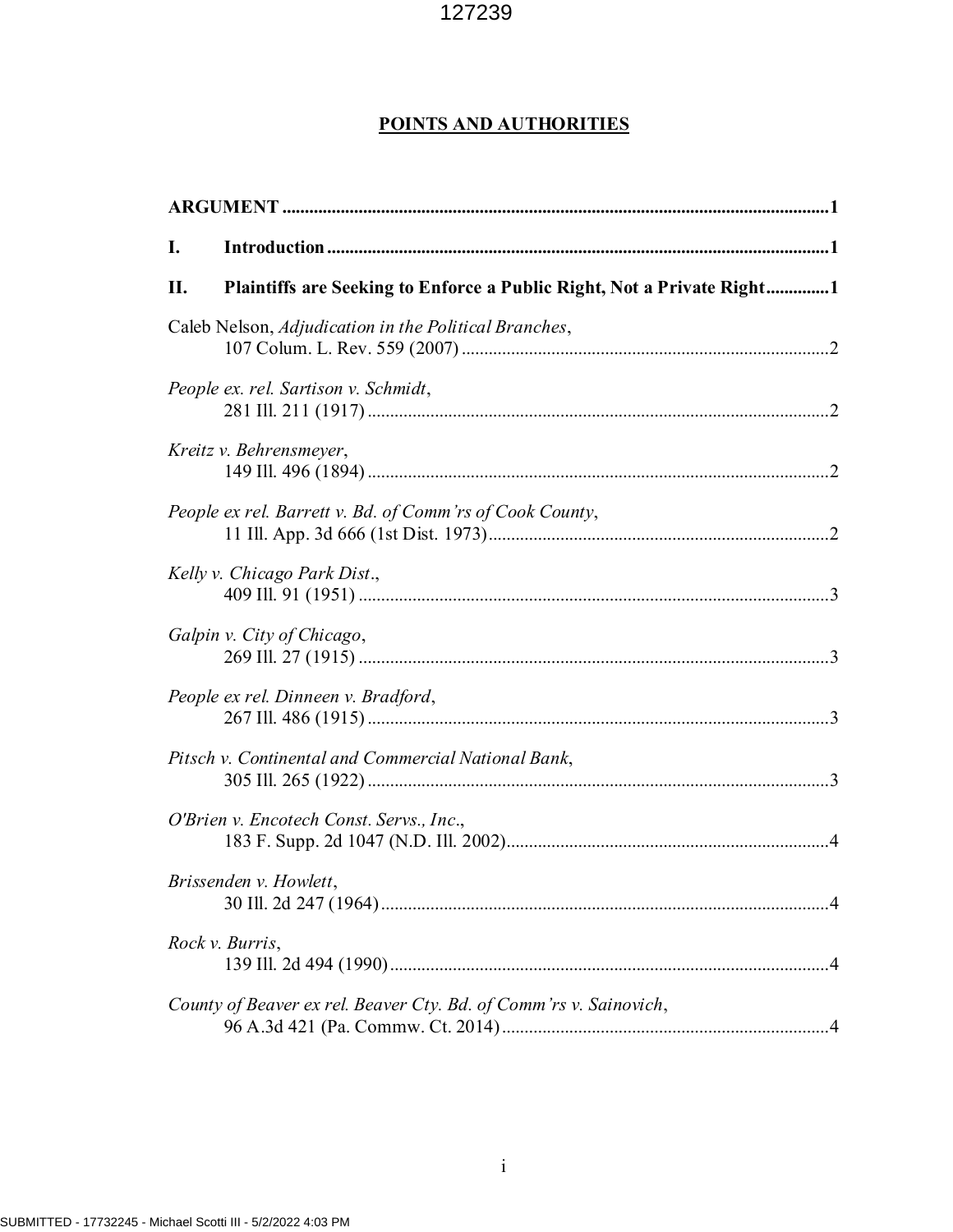| Maricopa Cty. v. Rodgers,                                                                                                                                |
|----------------------------------------------------------------------------------------------------------------------------------------------------------|
| People ex. Re. Northrup v. City of Chicago,                                                                                                              |
| In re Pension Reform Litig.,                                                                                                                             |
| Ш.<br>Because Plaintiffs Assert a Mandamus Claim to Enforce a Public Right,<br>Plaintiffs Can Seek as Relief Payment to All of the Affected Legislators5 |
| People ex rel. Chilcoat v. Harrison,                                                                                                                     |
| Murphy v. City of Park Ridge,                                                                                                                            |
| Voss v. Prentiss,                                                                                                                                        |
| City of Shelbyville v. Shelbyville Restorium, Inc.,                                                                                                      |
| Donald L. Doernberg, "'We the People'": John Locke, Collective Constitutional Rights,<br>and Standing to Challenge Government Action,                    |
| Hill v. Butler,                                                                                                                                          |
| People for Use of Cook Cty. v. Majewski,                                                                                                                 |
|                                                                                                                                                          |
| People ex rel. Barrett v. Bd. of Comm'rs of Cook County,                                                                                                 |
| Lerman v. Bd. of Elec. in City of New York,                                                                                                              |
| City of Chicago v. Morales,                                                                                                                              |
|                                                                                                                                                          |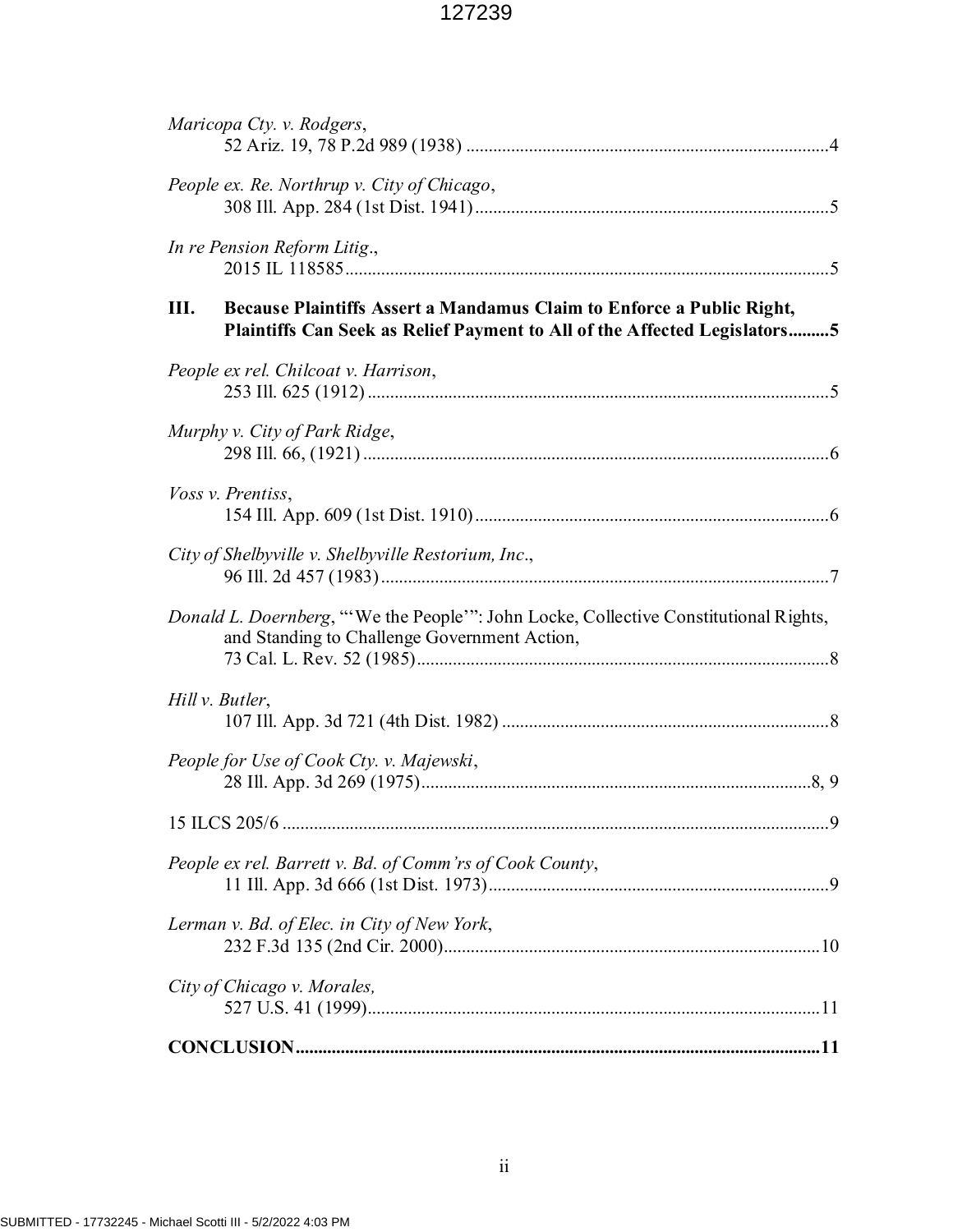| <b>CERTIFICATE OF FILING AND SERVICE</b> |  |
|------------------------------------------|--|

[Remainder of page intentionally left blank]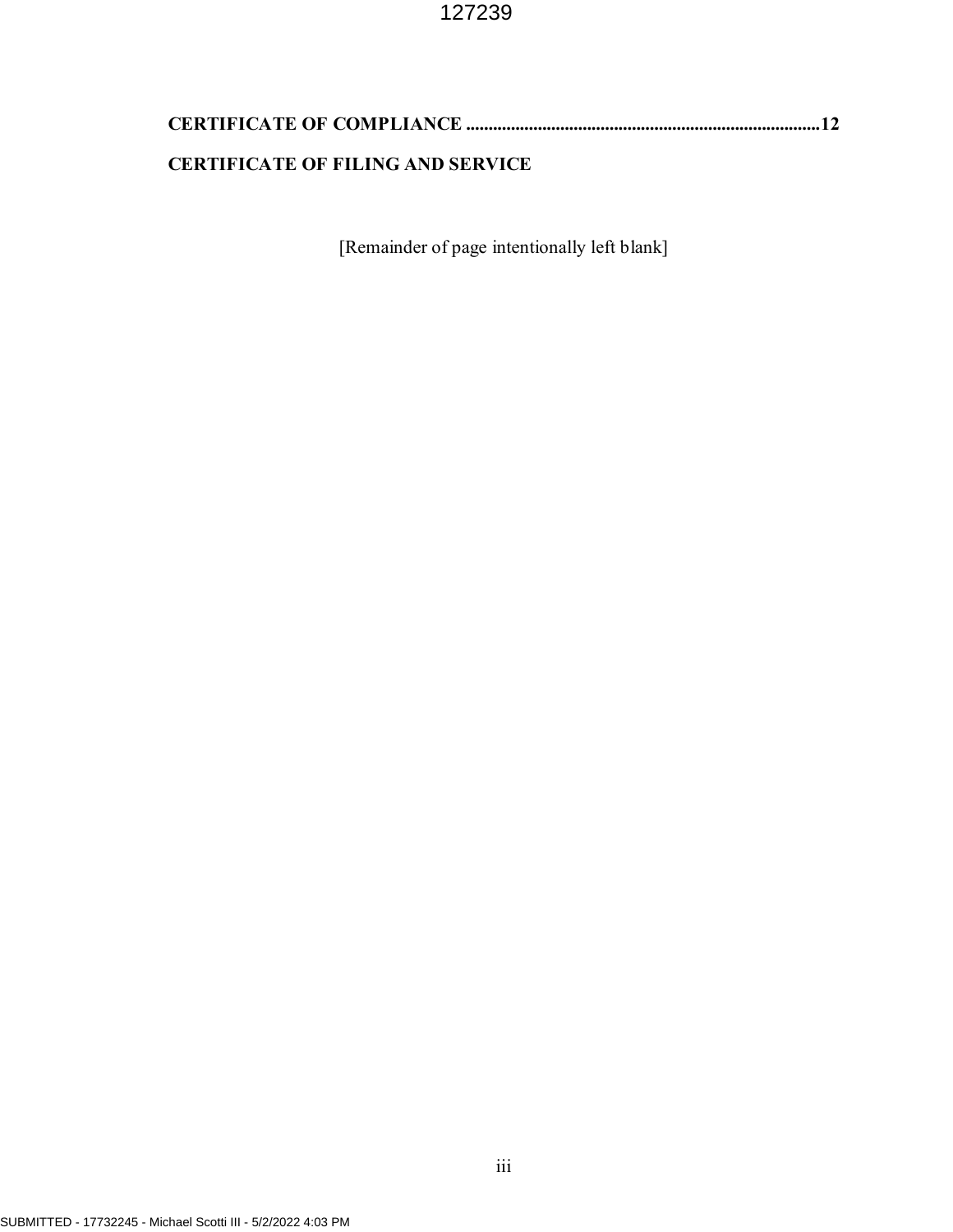#### **ARGUMENT**

#### **I. Introduction**

Defendant in her response engages in an academic overview of various understandings of what constitutes a "public right." However, Defendant fails substantively to address the core feature of this case – namely, that it involves a constitutional provision that was ratified to protect the right of the people of Illinois to a legislature free from improper influences or motivations. Instead of grappling with this issue, the Comptroller evades it by incorrectly framing this case as merely involving claims by "individuals seeking monetary relief against the government." (Def. Reply, at 10.) Defendant uses this incorrect framing to brush aside relevant precedent, and instead to cite irrelevant case law involving municipal employees who were only enforcing individual rights. Because Plaintiffs are seeking to enforce a right created for the benefit of the public collectively, Plaintiffs may seek as an element of relief that the Comptroller comply with the Illinois Constitution and pay all members of the General Assembly their unconstitutionally withheld salaries. The circuit court's ruling to the contrary should be reversed.

#### **II. Plaintiffs are Seeking to Enforce a Public Right, Not a Private Right.**

As Defendant notes, public rights are, in the most general terms, those that "protect collective interests." (Def. Reply, at 10.) American law historically has recognized three different categories of public rights that belong to the people as a whole:

(1) proprietary rights held by government on behalf of the people, such as the title to public lands or the ownership of funds in the public treasury; (2) servitudes that every member of the body politic could use but that the law treated as being collectively held, such as rights to sail on public waters or to use public roads; and (3) less tangible rights to compliance with the laws established by public authority "for the government and tranquillity of the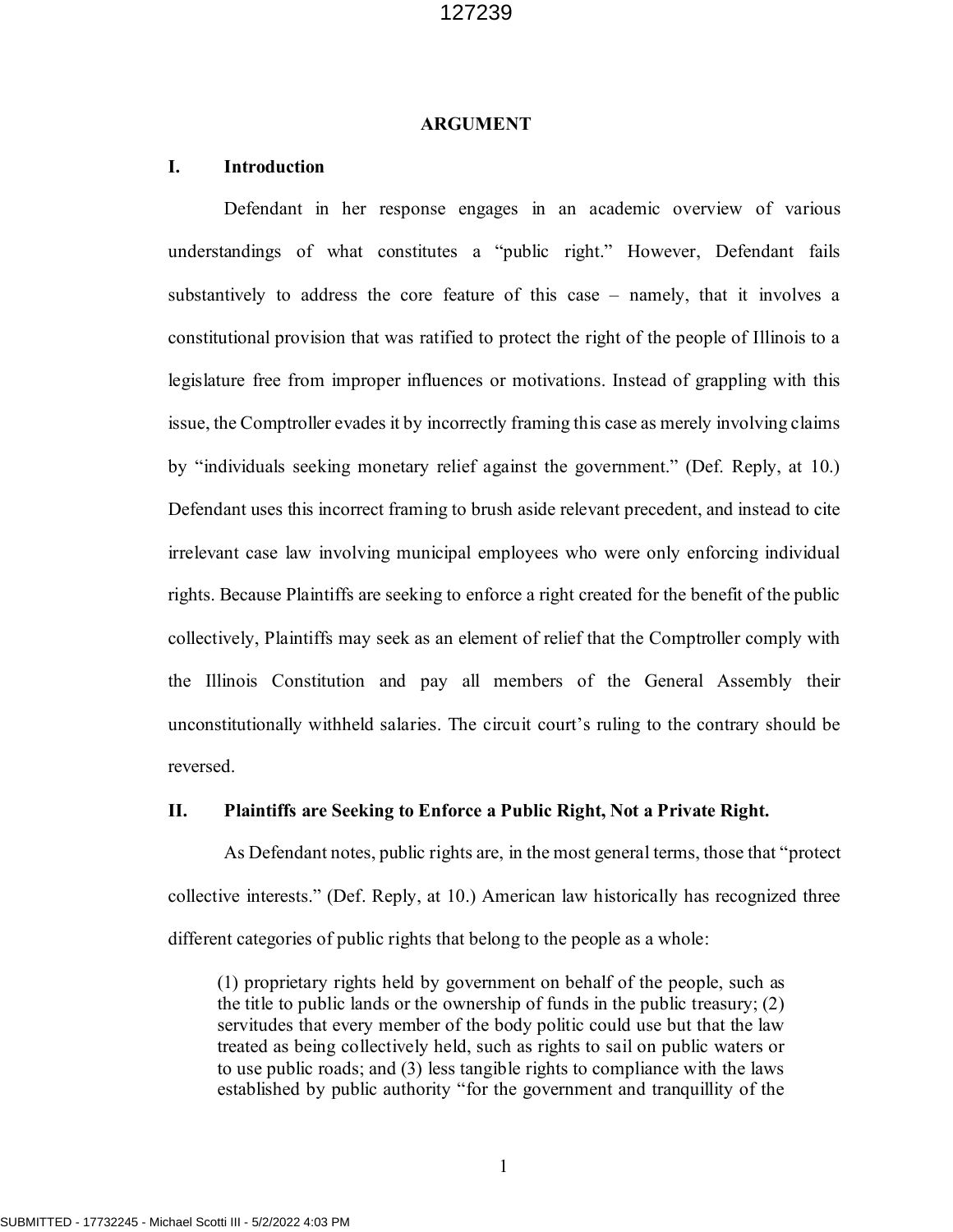whole." At any given time, the law recognized many such "public rights"-interests that enjoyed legal protection, but that belonged to "the whole community, considered as a community, in its social aggregate capacity."

Caleb Nelson, *Adjudication in the Political Branches*, 107 Colum. L. Rev. 559, 566 (2007), quoting 4 William Blackstone, Commentaries \*5 and 7. This case involves one of these "less tangible" public rights intended to ensure proper governance for the benefit of the people as a whole.

The Legislative Salary Clause was not – at least not primarily – included in the Constitution to ensure that legislators be paid their salaries. Existing contract law would be sufficient if that were the only interest needing protection. Instead, as recognized by this Court in numerous cases, the provision against mid-term changes in legislative salary was ratified to protect the people of Illinois' right to a legislature that cannot be bought or sold, but instead acts for the benefit of the state and of the public generally in the process of government. This lawsuit is thus not simply about recovering the lost salary that legislators are due, but instead requiring Defendant to perform her public duty as imposed by statute and the Illinois Constitution to pay legislators their rightful salaries as fixed by law. It is the fulfillment of this public duty imposed on Defendant, which affects the public as a whole, that is at stake in this lawsuit.

The bedrock principle behind the Salary Protection Clause is the precept that "public offices are created in the interest and for the benefit of the public." *People ex. rel. Sartison v. Schmidt*, 281 Ill. 211, 215 (1917); *see also Kreitz v. Behrensmeyer*, 149 Ill. 496, 503 (1894) (a "public office" is a "public agency created for the benefit of the state"). Because of this, a public officer's salary is not a private right, but instead is a public right that attaches to the office and may be recovered in full. *See People ex rel. Barrett v. Bd. of*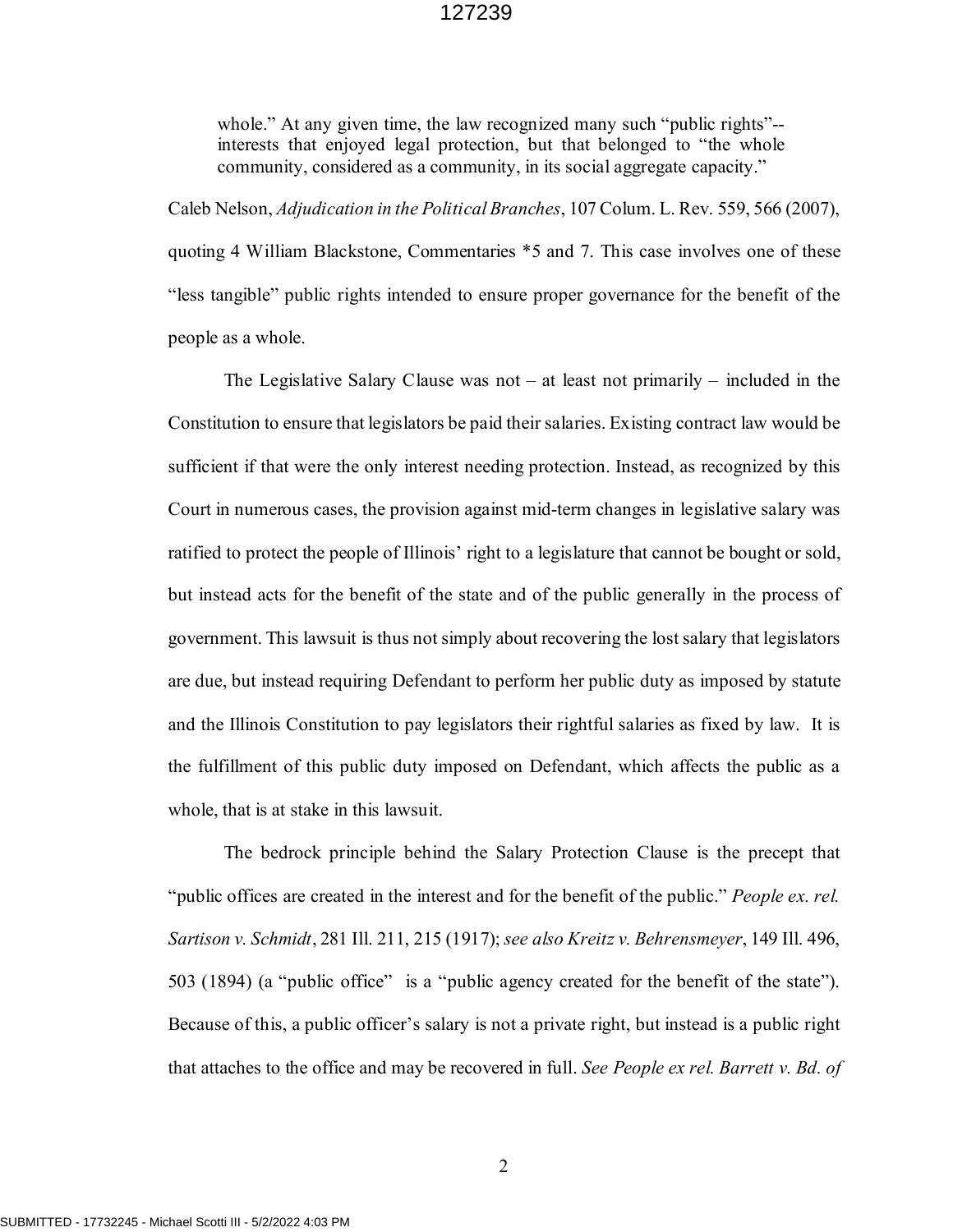*Comm'rs of Cook County*, 11 Ill. App. 3d 666, 668 (1st Dist. 1973) (a "public office holder's right to compensation is not based on any personal or contract rights but attaches to the office"); *see also Kelly v. Chicago Park Dist*., 409 Ill. 91, 96 (1951) ("if one is lawfully entitled to a public office the right to salary attaches to the office and that it may be recovered in full").

This principle was aptly in *Galpin v. City of Chicago*, 269 Ill. 27 (1915), which rejected an estoppel defense and stated:

The fees or salary of an officer, having been fixed by law, become an incident to the office, and it is contrary to public policy for candidates to attempt to attain such office by promises made to the electors to perform the duties of the office for any other or different compensation than that fixed by law. Such promises being illegal, they cannot be enforced.

269 Ill. at 41. *See also People ex rel. Dinneen v. Bradford*, 267 Ill. 486, 490 (1915) (because

the "the legal right to the office carried with it the right to the salary" . . . the "salary follows

the legal title" (quotation omitted).)

In *Pitsch v. Continental and Commercial National Bank*, 305 Ill. 265 (1922), this

Court addressed a situation where a public officer, whose salary was set by statute, had

agreed to accept less than the statutory amount, and rejected waiver and estoppel defenses,

stating:

The compensation of a public official for the performance of his official duties is not a matter for traffic or trade, for bargaining or for favoritism . . . . Official morality and public policy alike prohibit the undermining of the public service by permitting officers to make merchandise of their official services.

*Id*. at 271. As this case law establishes, the Legislative Salary Clause was ratified to protect the people against the undermining of the public service by permitting the General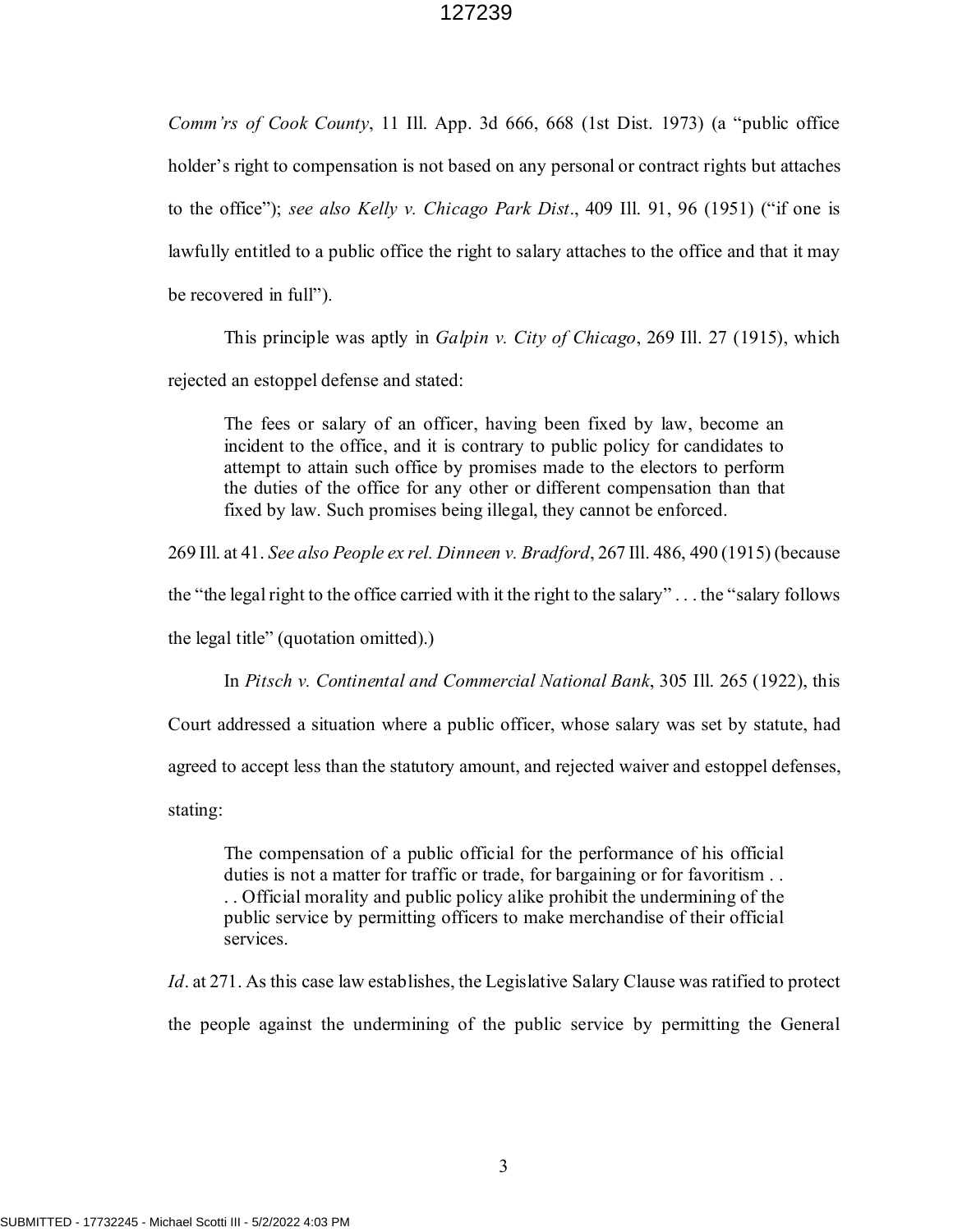Assembly to make merchandise of their official services.<sup>1</sup> This squarely fits into the definition of a public right, even as the public right doctrine formulated in Defendant's brief.<sup>2</sup> Defendant is therefore incorrect in framing this a run-of-the mill employment case where employees were not paid their correct salary.

Defendant misses the mark in trying to distinguish these cases by arguing that they reference the public policies behind their holdings (which Defendant claims only prevents certain rights from being defeated by waiver or estoppel) but do not expressly state they are protecting a public right (which only then according to Defendant would not be subject to laches or statute of limitations defenses). (Defendant Resp. 17.)

Defendant's attempt to draw a bright line distinction between "public policy" considerations and a "public right" is misguided. The issue is not whether Plaintiffs are seeking to enforce a "public policy" as opposed to a "public right" because public rights by their very nature embody the state's public policy. *See O'Brien v. Encotech Const.* 

<sup>1</sup> Accord *Brissenden v. Howlett*, 30 Ill. 2d 247, 249 (1964) (explaining that one of the purposes of the Illinois Constitution's various salary protection clauses is to preclude public officials "from using his personal influence or official action" to change their salary mid-term); *Rock v. Burris*, 139 Ill. 2d 494, 499-500 (1990) ("What the constitution requires, both within the legislative article and elsewhere, is that the salary for the various constitutional offices within State and local government be carved in stone when the public officials take office and that the salary structure so set not be changed to take effect during that term . . . . It is not permissible, however, as in the present case, for the legislature to alter the pay structure to become effective immediately.").

<sup>2</sup> This is in accord with case law from other jurisdictions. *See, e.g., County of Beaver ex rel. Beaver Cty. Bd. of Comm'rs v. Sainovich*, 96 A.3d 421, 427 (Pa. Commw. Ct. 2014) (action by county to recover from the county solicitor money paid in excess of that allowed by the county code was "not a breach of contract action", but instead accrued to the county in its governmental capacity, and therefore the statute of limitations did not apply to bar the action); *see also Maricopa Cty. v. Rodgers*, 52 Ariz. 19, 78 P.2d 989 (1938) (action to recover money which was paid to defendant judge without authority of law was for the public benefit and thus the statute of limitations did not apply).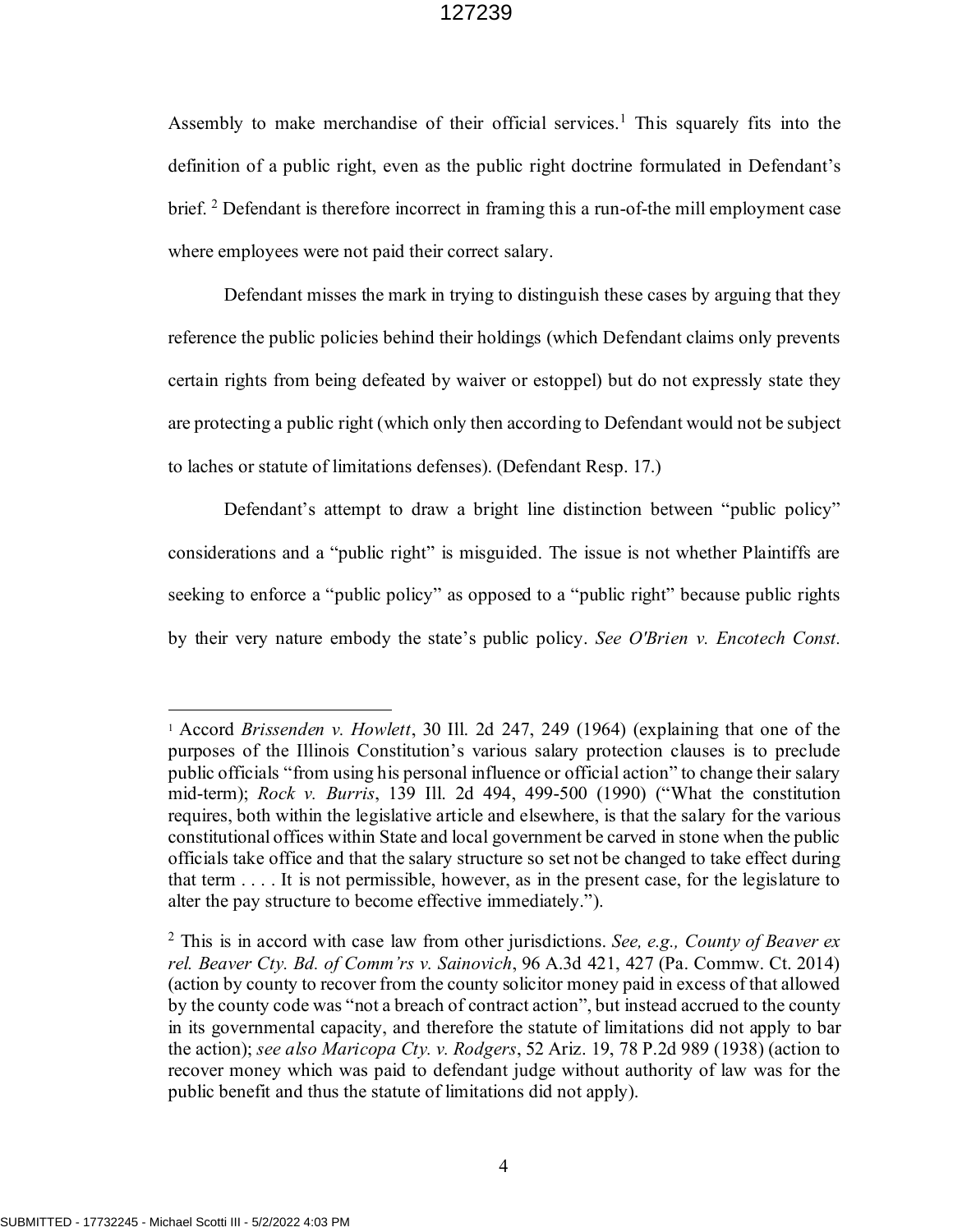*Servs., Inc*., 183 F. Supp. 2d 1047, 1049 (N.D. Ill. 2002) (citing numerous Illinois cases and noting that "there is strong support in Illinois law for the proposition that the state's minimum wage and wage payment laws involve public rights and embody the state's public policy"). The issue instead is whether the state's public policy is protecting a right that belongs only to individuals or to the people generally. In *People ex. Re. Northrup v. City of Chicago*, 308 Ill. App. 284, 296 (1st Dist. 1941), for example, the court did not specifically reference the public right doctrine, but nevertheless stated that the "so–called defenses by the city officers, namely, the statute of limitations, laches and gifts, are all contrary to the Constitution and public policy of the State, and cannot be sustained."

It is reasonable to presume the drafters of the 1970 Constitution were aware of the import of this language from the *Northrup* decision at the time they drafted the Illinois Constitution's various salary protection clauses, including the clause at issue in this proceeding. *See In re Pension Reform Litig*., 2015 IL 118585, at ¶ 70 (observing that the drafters of the 1970 Constitution are presumed to be aware of the prior case law involving the constitutional provision they are drafting).

For these reasons, Plaintiffs are seeking to enforce a public right that embodies the public policy of the State as expressed in the Illinois Constitution.

#### **III. Because Plaintiffs Assert a Mandamus Claim to Enforce a Public Right, Plaintiffs Can Seek as Relief Payment to All of the Affected Legislators.**

Defendant admits that under Illinois law, "public rights are enforceable through mandamus by members of the public, proceeding as relators in the name of the People." (Def. Reply, at 12.) *See People ex rel. Chilcoat v. Harrison*, 253 Ill. 625, 629 (1912) (in a proceeding by relators as citizens and electors to enforce a public right, all the public are regarded as represented and "all the individuals constituting the public are bound by the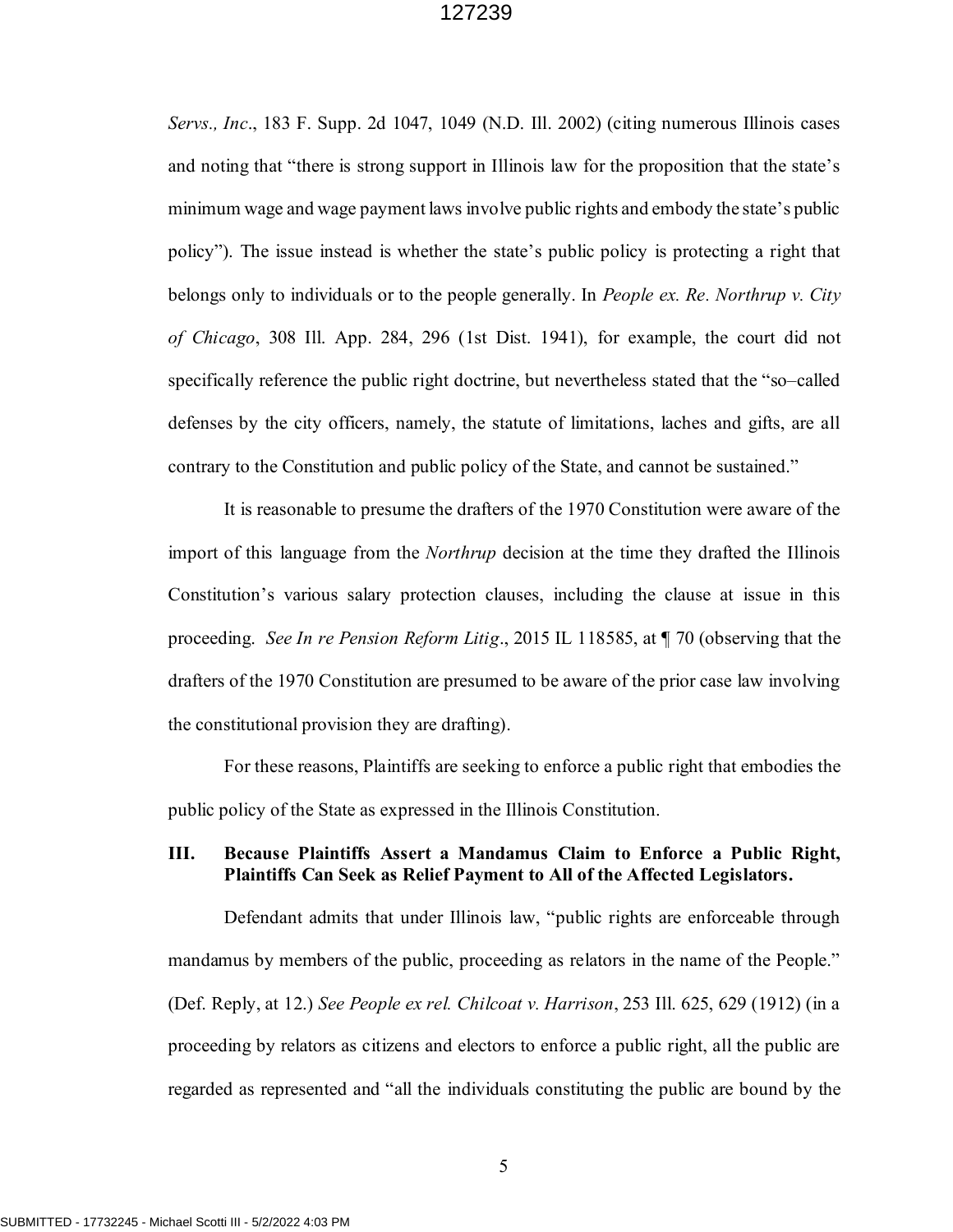decree"). That is precisely the situation here, where Plaintiffs are seeking the enforcement of a public right on behalf of the people of Illinois.<sup>3</sup>

Defendant makes two arguments against the application of this principal here. First, Defendant re-asserts her position that no public right is implicated, but instead private claims to collect money owed by the government. (Def. Reply, at 26.) For the reasons above, Defendant's position misconstrues the underlying interest that is being protected by the Legislative Salary Provision, which is the public's right to a General Assembly that is free from improper influences and incentives. That is not a private right, but instead a public right that affects the public at large.

In making her misplaced argument, Defendant cites to two inapposite cases. Defendant first references *Murphy v. City of Park Ridge*, 298 Ill. 66, 68, 131 N.E. 256 (1921). (Def. Resp. 14-15.) *Murphy* was a mandamus proceeding by a holder of bonds to compel the city to collect unpaid installments of a special assessment to be used to pay off his bonds. *Id*. at 67. Murphy did not involve any circumstances similar to what makes this case about a public right – namely, a constitutional provision designed to protect the people of Illinois collectively. It therefore is unsurprising that the Court in *Murphy* held that the case involved only the collection of a private claim. *Murphy*, however, is not instructive here.

<sup>&</sup>lt;sup>3</sup> As Plaintiffs noted in their initial brief, when a mandamus petition seeks to enforce a public right, the "usual and best approved practice" is to file the lawsuit in the name of the People of Illinois, but it is "unnecessary" to do so and the lawsuit may be filed in the name of the individual petitioners. *Voss v. Prentiss*, 154 Ill. App. 609, 615 (1st Dist. 1910). (Pl. Br. at 33 n.6.) Defendant does not challenge this principal. The fact that as postured Plaintiffs are not expressly bringing this lawsuit as relators does not alter the fact that their mandamus claims assert a pubic right.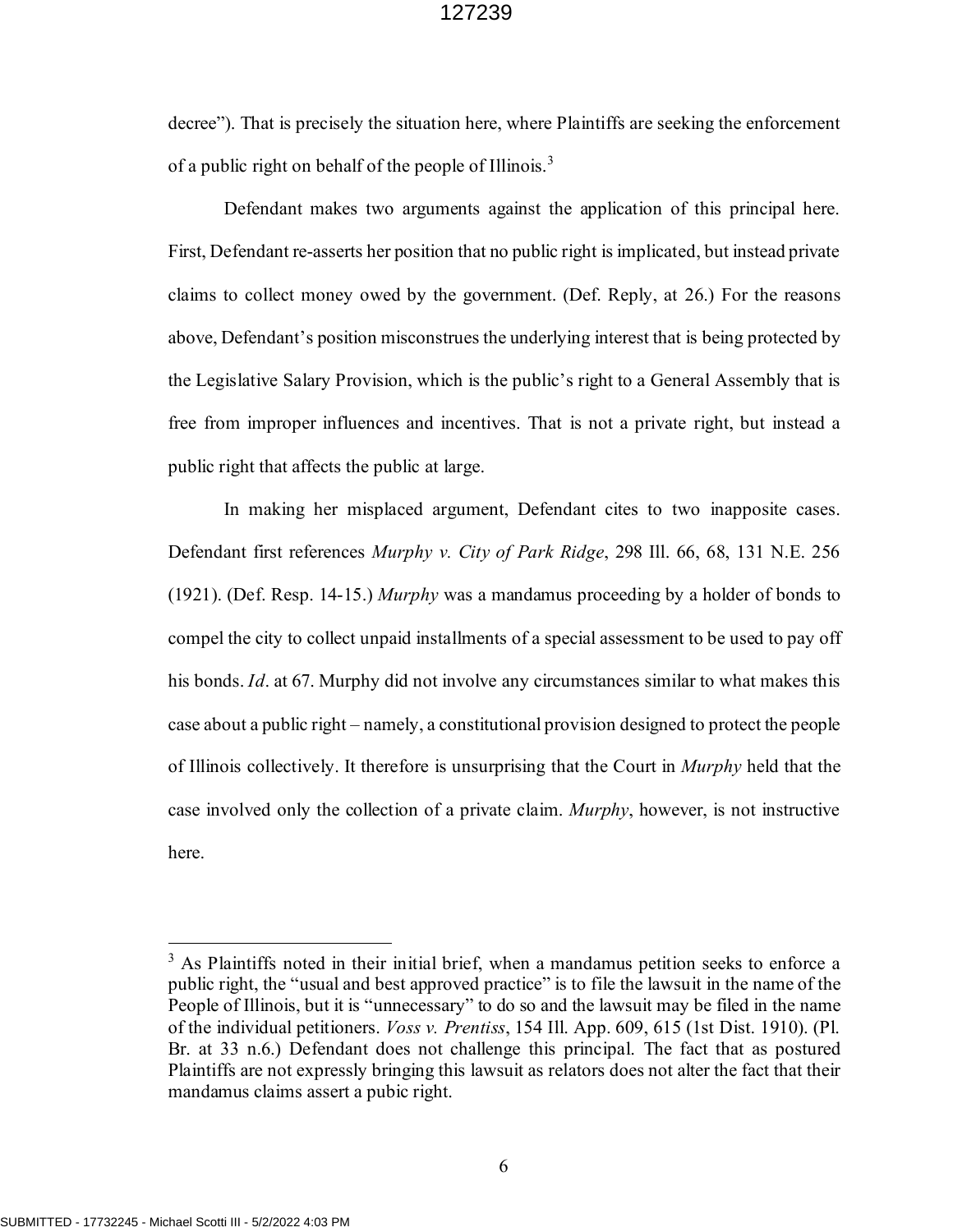The second case that Defendant relies on, *City of Shelbyville v. Shelbyville Restorium, Inc*., 96 Ill. 2d 457, 460 (1983), also does not support Defendant's assertion that this case involves a private right, not a public right. (Def. Resp., at 15-16.) *City of Shelbyville* examined at length the application of the doctrine of governmental immunity from statutes of limitations (known by the Latin phrase "nullum tempus occurrit regi" – *i.e.*, "no time runs against the king."). This governmental immunity doctrine only applies when the government is enforcing a public right, not when it is acting in a proprietary manner. *Id*. at 461. Relevant to this case, the Court in *City of Shelbyville* posed the private right / public right inquiry as follows: "The question of *who would be benefited* by the government's action and *who would lose by its inaction* is of paramount importance in statute-of-limitations immunity cases. *Id* at 462 (emphasis added).

The facts in *City of Shelbyville* involved a municipality that sued to enforce and recover damages under an ordinance relating to a home builder's construction of streets in a subdivision. The Court in *City of Shelbyville* held that the case involved a public right because it involved the safety of all members of the public who had occasion to use the streets. *Id*. at 464.

Defendant tries to contrast the public right found in *City of Shelbyville* with this case by again inaccurately claiming that this lawsuit only involves Plaintiffs "seeking specific payments of public funds" that are "primarily for Plaintiffs' individual benefit." (Def. Reply, at 17.) In fact, the question posed in *City of Shelbyvill*e – "who would be benefited by the government's action and who would lose by its inaction" – actually cuts in favor of finding a public right in this case, and thus that the governmental immunity to the statutes of limitations doctrine applies here.

7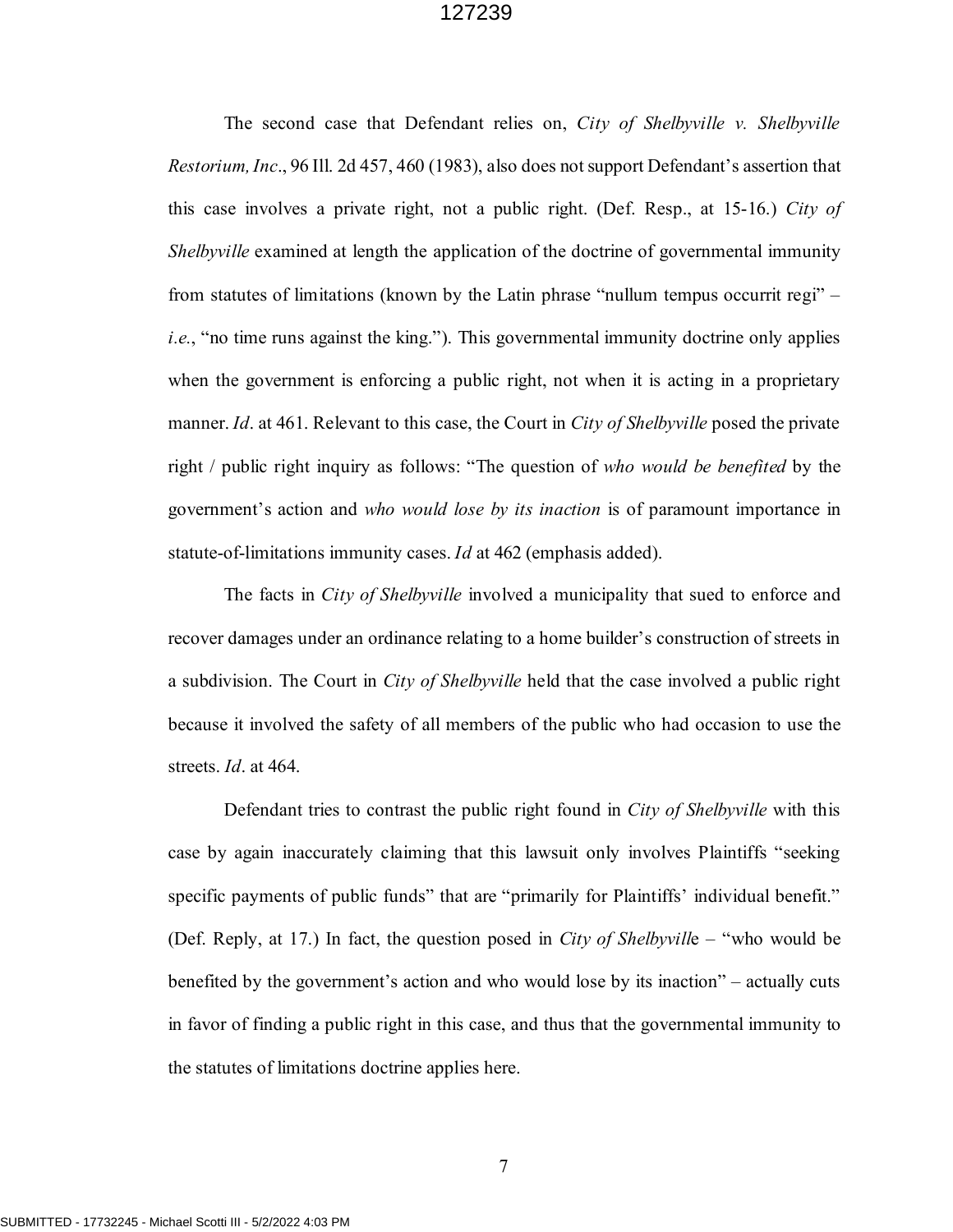As described above, the Legislative Salary Clause was ratified to protect the people's right to a proper functioning General Assembly. Under the guiding principles set forth in *City of Shelbyville*, therefore, the people as a whole are the parties who will be benefitted by Defendant's action, and this case therefore involves a public right. That Plaintiffs individually will also benefit if the Salary Reduction Laws are ultimately found to be unconstitutional does not alter the fact that Plaintiffs are seeking to enforce a public right for the benefit of the people as a whole. *See Donald L. Doernberg*, "'We the People'": John Locke, Collective Constitutional Rights, and Standing to Challenge Government Action, 73 Cal. L. Rev. 52, 56 (1985) ("there is a class of cases where individual and collective interests, far from being opposed, actually coincide-cases where the government is charged with violating the Constitution"). Plaintiffs therefore have standing to ensure that Defendant follows the constitutional salary mandate as to all affected legislators. *See Hill v. Butler*, 107 Ill. App. 3d 721, 725 (4th Dist. 1982) (citizens have right to bring mandamus action to enforce public rights set forth in statute); *see also People for Use of Cook Cty. v. Majewski*, 28 Ill. App. 3d 269, 271, 328 N.E.2d 195, 197 (1975) (a public officer exercises some of the sovereign functions of the government, to be exercised by him for the benefit of the public).

Illustrative of the public nature of the right being asserted here is the fact that Plaintiffs are represented in this matter by an attorney who was appointed a Special Assistant Attorney General solely for the purpose of representing Plaintiffs. (C 238; C 240.) The Office of the Illinois Senate President made the request for the appointment of a Special Assistant Attorney General to the Illinois Attorney General's Office. (C 238.) The Senate President expressly specified that the request was made because "a legislator's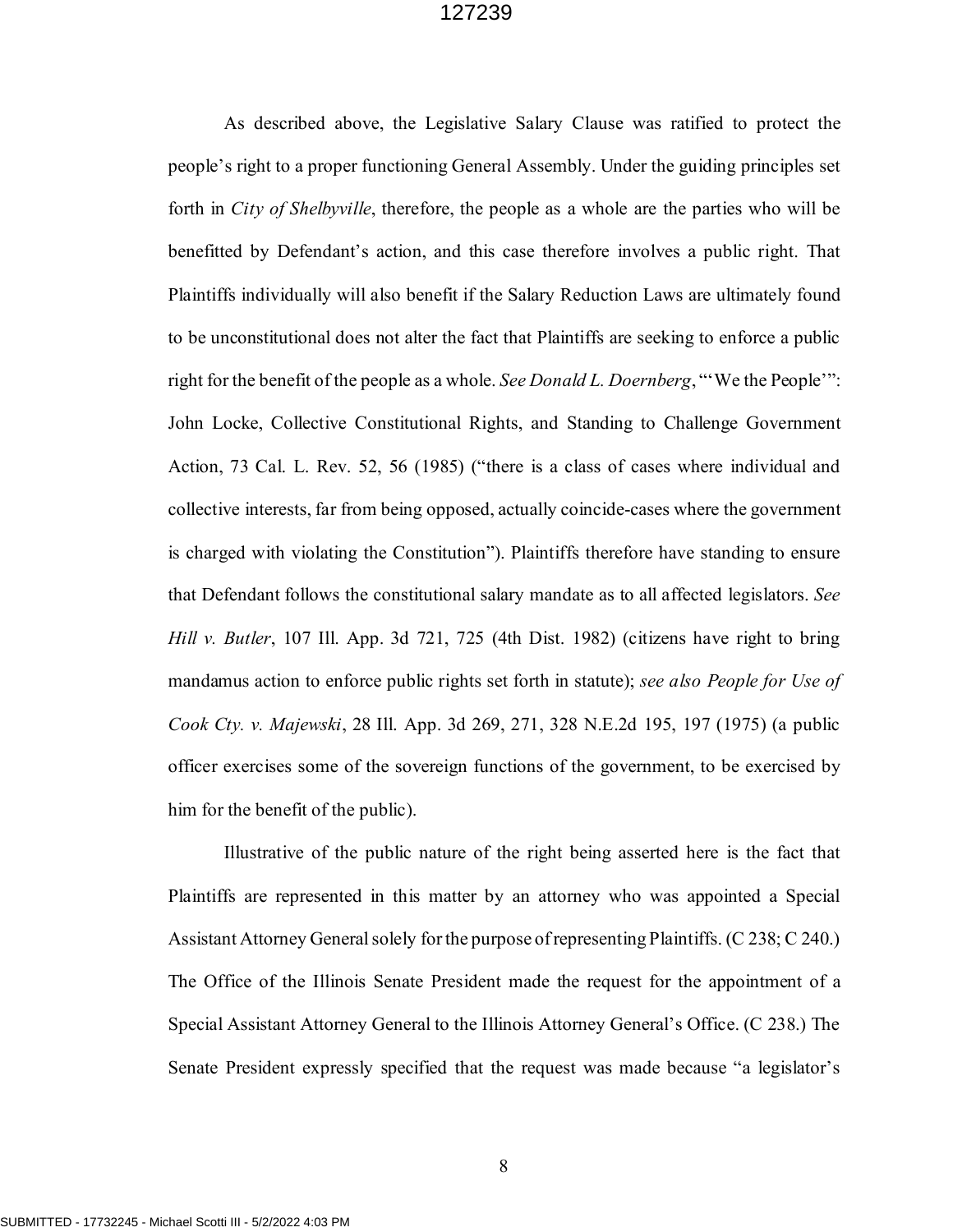salary is a legal incident of office." *Id*. The Illinois Attorney General's Office then acceded to the request and appointed Plaintiffs' counsel as a Special Assistant Attorney General, with the State of Illinois paying Plaintiffs' legal fees. (C 240.)

Notably, the statute authorizing the appointment of a Special Assistant Attorney General, 15 ILCS 205/6, provides in relevant part that whenever the attorney general "is interested in any cause or proceeding, civil or criminal, which it is or may be his duty to prosecute or defend," a competent attorney may be appointed "and the attorney so appointed shall have the same power and authority in relation to such cause or proceeding as the attorney general would have had if present and attending to the same." If this case only involve a private claim for money owed by the government, as Defendant argues, there would have been no right or need to appoint a Special Assistant Attorney General to represent Plaintiffs.

The case *People ex rel. Barrett v. Bd. of Comm'rs of Cook Cty*., 11 Ill. App. 3d 666 (1st Dist. 1973) is instructive on this issue. In *Barrett*, the question was whether the county clerk was entitled to have a special state's attorney represent him to recover salary that was unconstitutionally decreased by the county board on a midterm basis. The court held that the county clerk was entitled to a special state's attorney because his salary was "not based on any personal or contract right but attaches to the office." *Id*. at 668. Here, similarly, the appointment of a Special Assistant Attorney General to represent Plaintiffs was proper because Plaintiffs claim are "not based on any personal or contract right", contrary to what Defendant argues.

Defendant fairs no better with her second argument against paying all legislators their withheld salaries. Defendant claims that Plaintiffs should have filed their case as a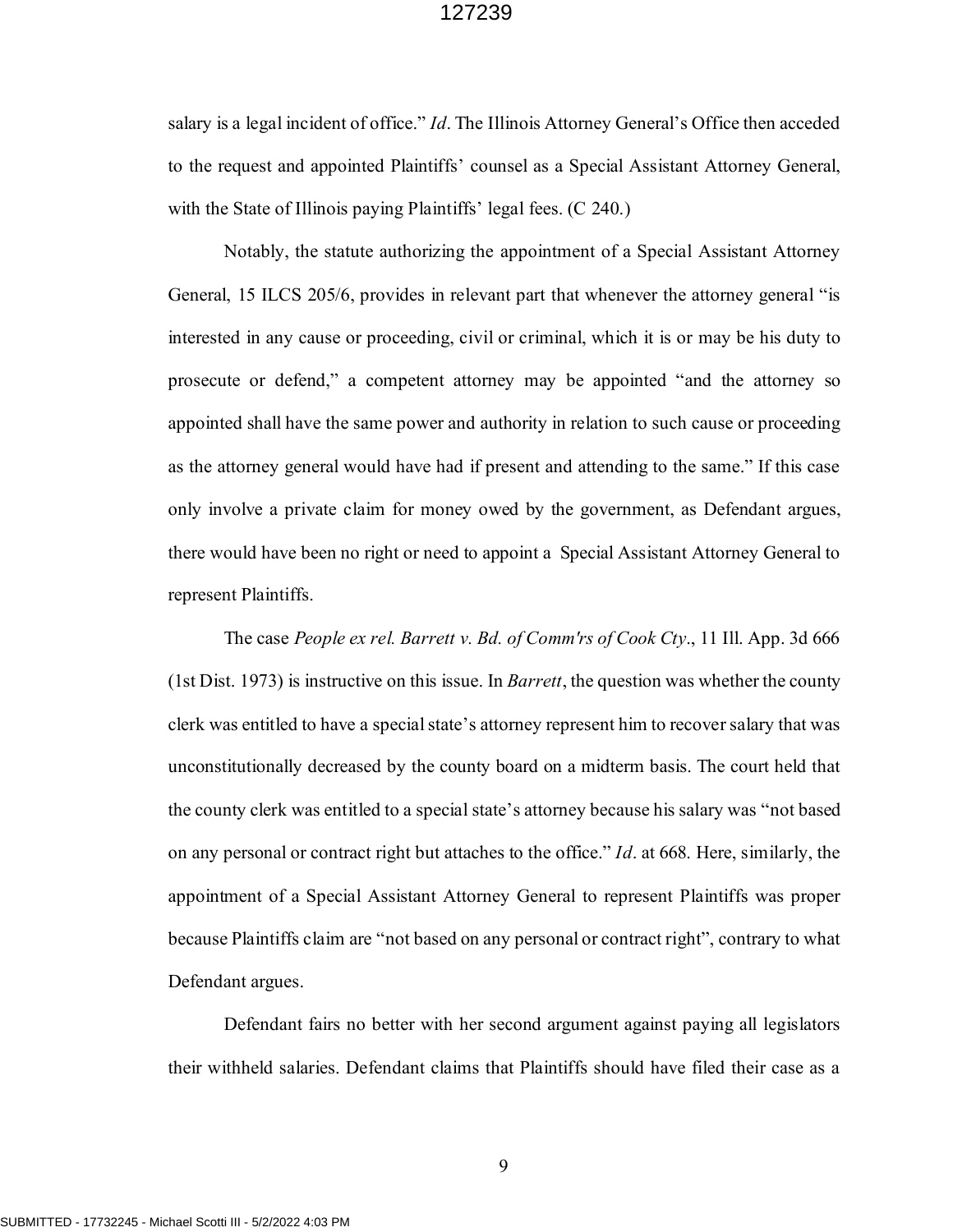class action, and because Plaintiffs did not do so "due process prevents other any [sic] legislator from being bound by a judgment in a case" in which he is not named as a party. (Def. Reply, at 27.)

In making this argument, Defendant again frames the issue in an incorrect way. At issue are Plaintiffs' mandamus claims, which seek to compel Defendant to comply with her non-discretionary duties under the Illinois Constitution and the Compensation Act. If this court affirms the circuit court's holding that the Salary Reduction Laws are facially unconditional and that Defendant has no valid defenses, that judgment will be binding on Defendant, who is the party before the Court as the defendant in this case. Defendant is the only person that would be bound by an order that she comply with the constitutional mandate and pay all affected members of the General Assembly their withheld salaries. Such a ruling will of course impact the non-party legislators, but impact on non-parties is always the case when a statute is deemed facially unconstitutional. Indeed, as requested in Plaintiffs opening brief, this Court may, pursuant to the express terms of Supreme Court Rule 366, permanently enjoin Defendant from continuing to enforce these facially unconstitutional statutes and order the Comptroller to make the constitutionally required payments to all affected members of the General Assembly.

No due process concerns are therefore raised. Otherwise, every lawsuit seeking a ruling that a statute is facially unconstitutional would have to be brought as a class action, which is not the case. See *Lerman v. Bd. of Elec. in City of New York*, 232 F.3d 135, 143- 44 (2nd Cir. 2000) (noting that a facial challenge is "a species of third party (jus tertii) standing by which 'a party seeks to vindicate not only his own rights, but those of others

10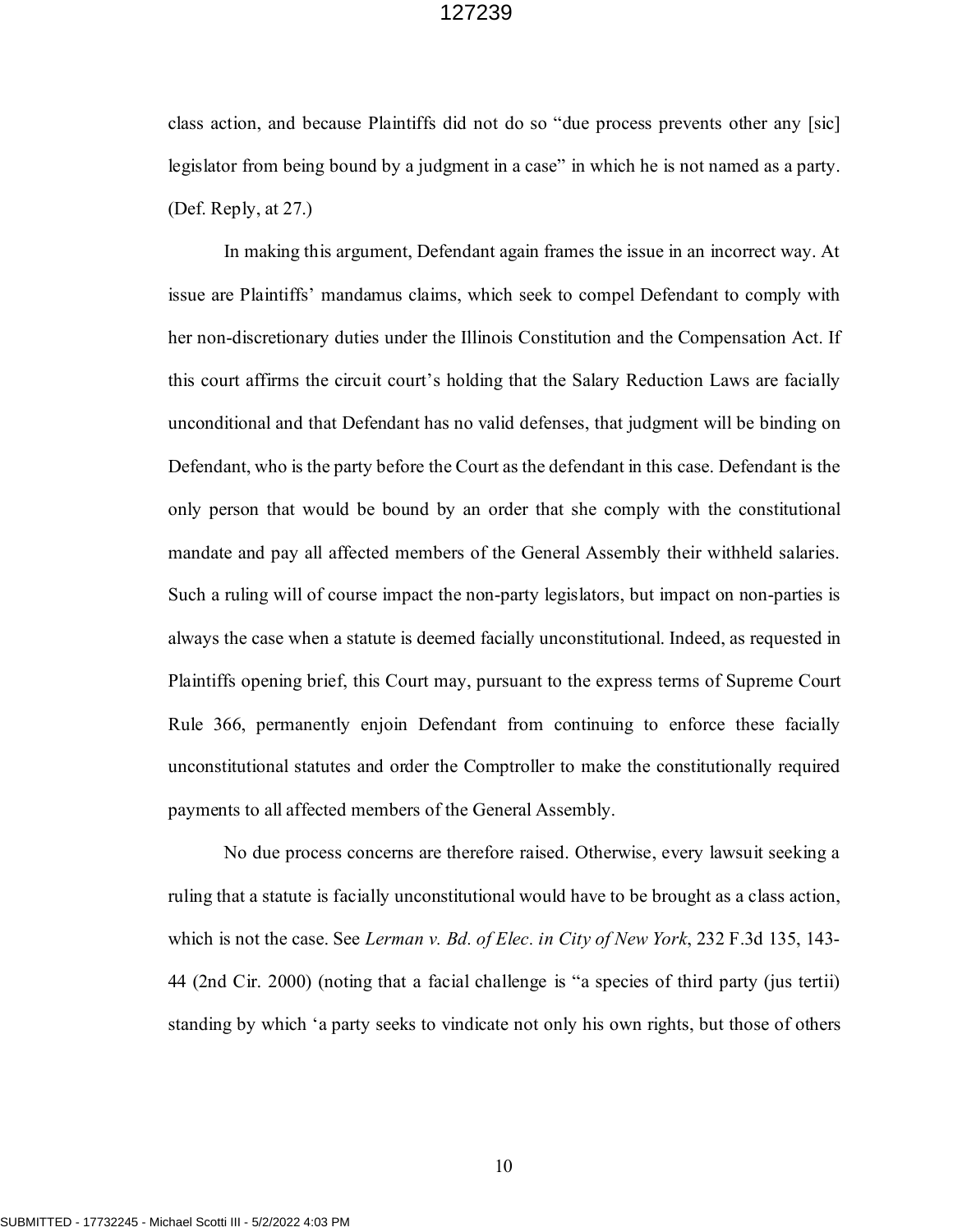who may also be adversely impacted by the statute in question.'" (quoting *City of Chicago v. Morales,* 527 U.S. 41, 55–56 n. 22, (1999) (plurality opinion)).

Defendant's due process argument is therefore misplaced, and (if this Court affirms the finding that the Salary Reduction Statutes are facially unconstitutional) Defendant should be ordered to make the withheld salary payments to all of the legislators.

#### **CONCLUSION**

For the foregoing reasons, Plaintiffs respectfully request that this Court enjoin Defendant from continuing to enforce these unconstitutional Laws and order Defendant to pay Plaintiffs and all other members of the General Assembly their withheld salaries.

Date: May 2, 2022 Respectfully submitted,

Michael Noland & James Clayborne Jr.

By: /s/ *Michael J. Scotti III* One of Their Attorneys Michael J. Scotti III Special Assistant Attorney General ROETZEL & ANDRESS LPA #49399 30 North LaSalle Street, Suite 2800 Chicago, IL 60602 Phone: (312) 580-1200 Fax: (312) 580-1201 mscotti@ralaw.com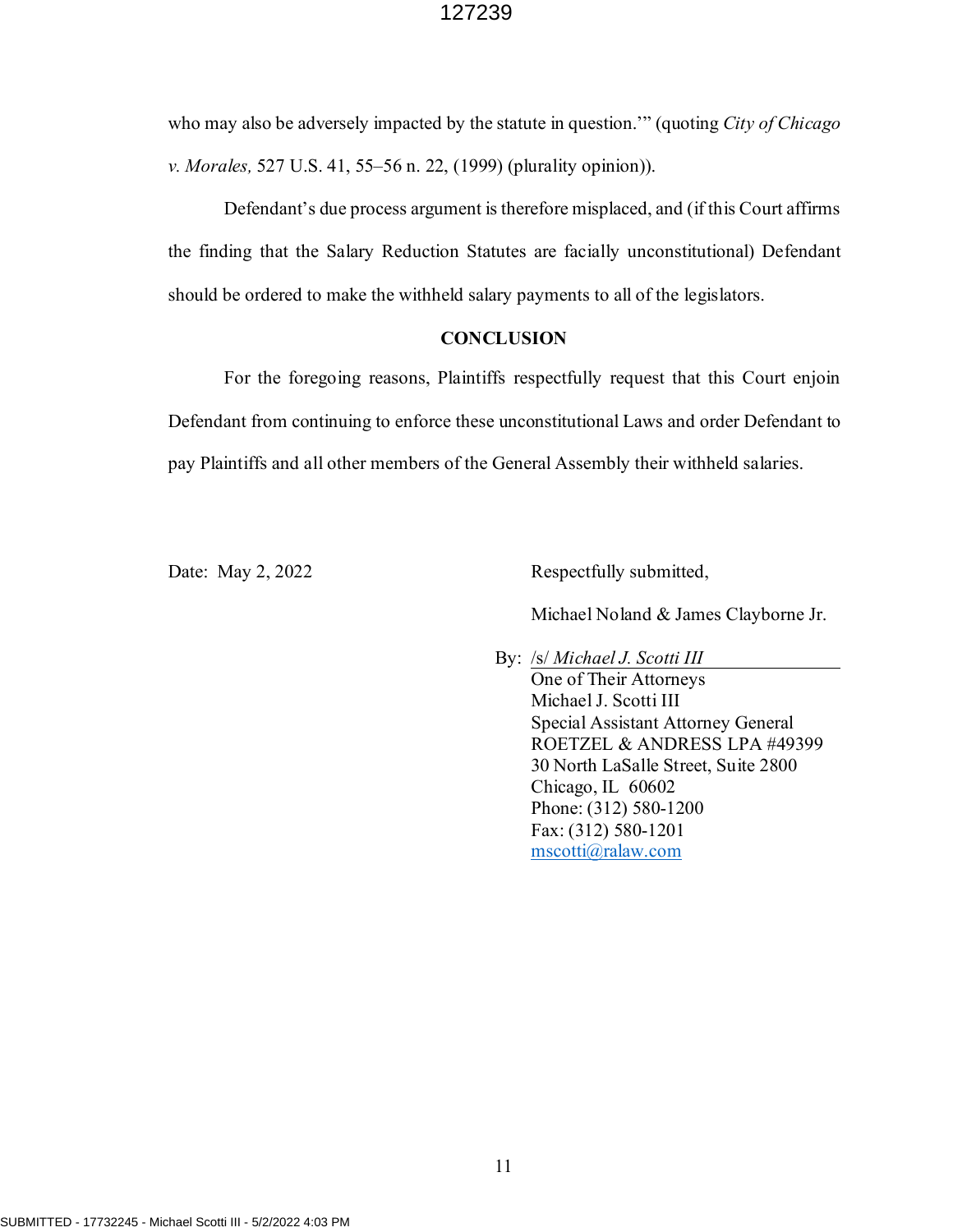# **CERTIFICATE OF COMPLIANCE**

I certify that this brief conforms to the requirements of Rules 341(a) and (b). The length of this brief, excluding the pages or words contained in the Rule 341(d) cover, the Rule 341(h)(1) table of contents and statement of points and authorities, the Rule 341(c) certificate of compliance, the certificate of service, and the matters to be appended to the brief under Rule 342(a) is 11 pages.

/*s/ Michael J. Scotti III*